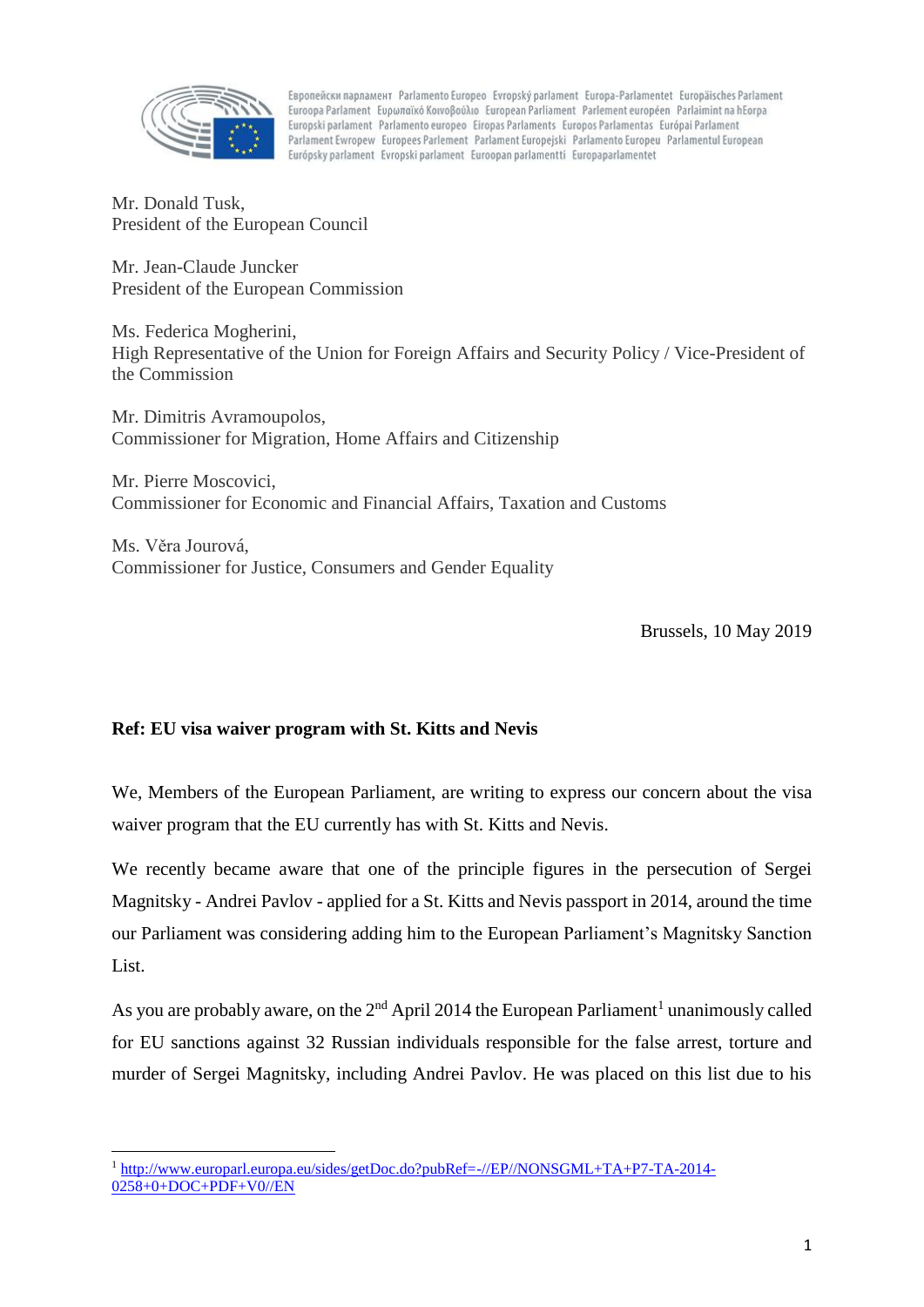

Европейски парламент Parlamento Europeo Evropský parlament Europa-Parlamentet Europäisches Parlament Euroopa Parlament Eupwnaïkó Koivoßoúλio European Parliament Parlement européen Parlaimint na hEorpa Europski parlament Parlamento europeo Eiropas Parlaments Europos Parlamentas Európai Parlament Parlament Ewropew Europees Parlement Parlament Europejski Parlamento Europeu Parlamentul European Európsky parlament Evropski parlament Euroopan parlamentti Europaparlamentet

central role in the Klyuev Organised Crime Group who was responsible for organising the financial crime that Sergei Magnitsky uncovered and was consequently killed over.

Since being added to the European Parliament's Magnitsky Sanctions List, Andrei Pavlov has also been sanctioned under Magnitsky Acts in the United States<sup>2</sup>, Lithuania<sup>3</sup>, Latvia<sup>4</sup> and Estonia<sup>5</sup>.

It has recently come to our attention through emails from Mr. Pavlov that he engaged with several law firms - including Daniel Brantley - to obtain citizenship of St. Kitts and Nevis. In his correspondence they advertised the benefit of having visa free travel to the European Union.

It has also come to our attention that between 2015 and 2019 Andrei Pavlov has made over 70 trips to the European Union from Russia.

He is not the only questionable individual to use St. Kitts and Nevis' Citizenship-by-Investment program. Iranian born Hasheminejad Ali Sadr, the owner of Pilatus Bank now forced to close in Malta, got his banking licence there in 2013, on the basis of a St. Kitts and Nevis passport procured through Henley & Partners, the firm which operates the sale of passports/Golden Visa scheme under a contract with the government of Malta. Jho Low, the principle in the multibillion dollar 1MBD scandal in Malaysia, was granted a passport through St. Kitts and Nevis in 2011, it has since been revoked. Additionally, several Iranian nationals designated by the US Office of Foreign Assets Control (OFAC) have managed to obtain passports issued through St. Kitts and Nevis. The situation got so bad that in 2014 Canada revoked visa-free access for citizens of St. Kitts and Nevis.

The US Financial Crimes Enforcement Network (FinCEN) has also publicly stated that it believes that many foreign individuals have abused the Citizenship-by-Investment program sponsored by St. Kitts and Nevis.

1

<sup>2</sup> <https://home.treasury.gov/news/press-releases/sm0240>

<sup>&</sup>lt;sup>3</sup> [https://www.baltictimes.com/lithuania\\_bans\\_entry\\_to\\_49\\_russians\\_under\\_\\_magnitsky\\_act\\_/](https://www.baltictimes.com/lithuania_bans_entry_to_49_russians_under__magnitsky_act_/)

<sup>4</sup> [http://www.saeima.lv/en/news/saeima-news/26575-saeima-approves-proposed-sanctions-against-the-officials](http://www.saeima.lv/en/news/saeima-news/26575-saeima-approves-proposed-sanctions-against-the-officials-connected-to-the-sergei-magnitsky-case)[connected-to-the-sergei-magnitsky-case](http://www.saeima.lv/en/news/saeima-news/26575-saeima-approves-proposed-sanctions-against-the-officials-connected-to-the-sergei-magnitsky-case)

<sup>&</sup>lt;sup>5</sup> <https://news.err.ee/693542/magnitsky-list-to-take-effect-in-estonia-on-tuesday>